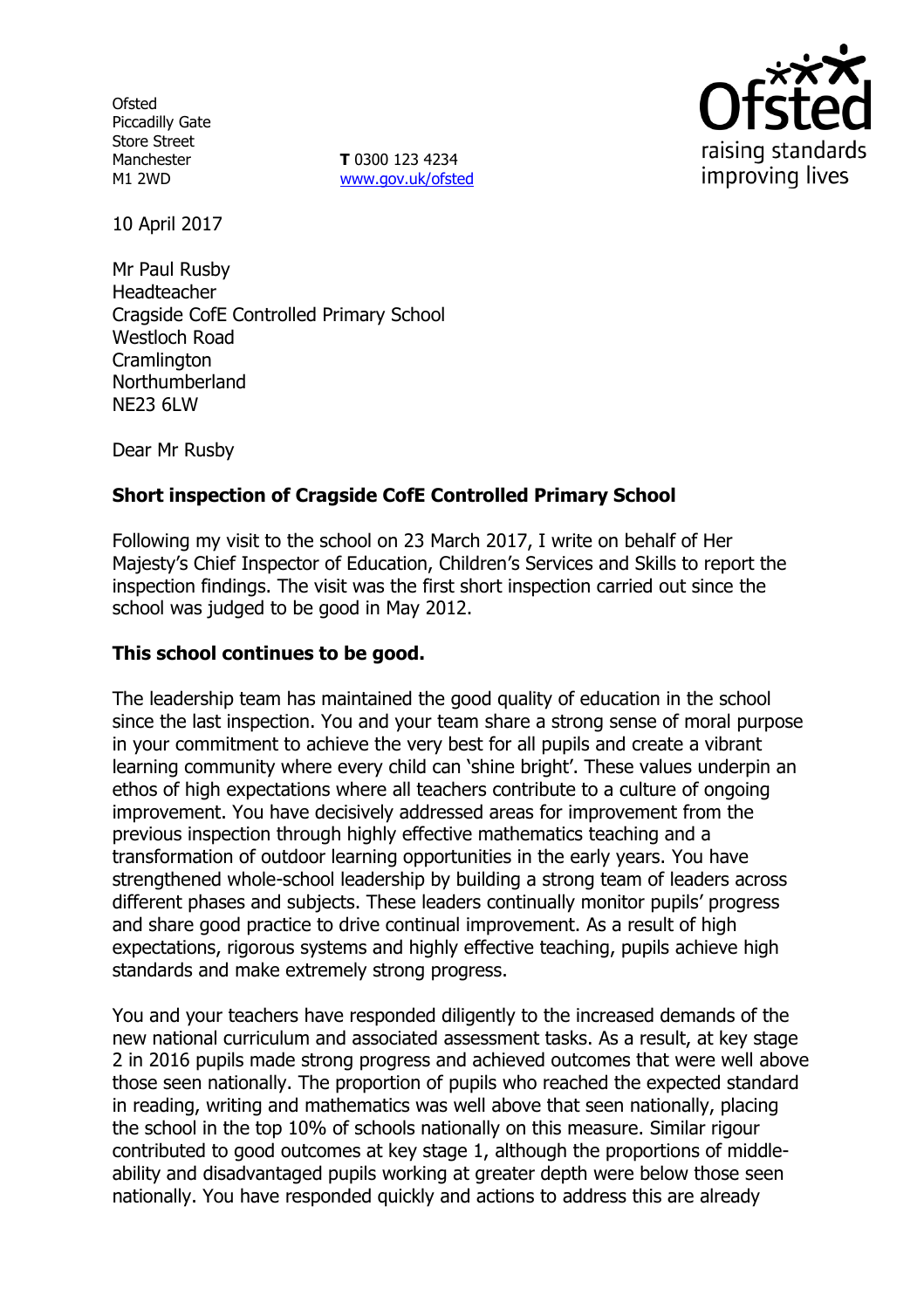

underway. However, further work is required to ensure that these groups of pupils make even better progress so that higher proportion reaches greater depth.

You and your team actively build links with external partners to verify standards, strengthen expertise and improve provision for pupils. You have developed links with Belfast and Durham universities to pioneer developments to teaching and learning and evidence-based research. Your partnership with a primary school outside your immediate area facilitates an ongoing review of standards, with each headteacher holding an advisory role on the other"s governing body. Your school holds a series of significant awards, including Artsmark Gold, School Games Gold, the Basic Skills Quality Mark and a challenge award for excellent provision for gifted and talented children. These achievements reflect your passion to provide excellence for pupils in all aspects of your work. The expertise of leaders and subject specialists is sought by other schools and the school has provided support to other primary schools and to a local secondary school on effective transition from key stage 2 to key stage 3.

The strength of leadership at the school is underpinned by extremely robust procedures and systems. Pupils" progress is thoroughly tracked and reviewed every half term and summaries of progress are shared with teachers and governors. Regular moderation within school and with external partners lends an accuracy to school tracking information. Performance management procedures are extremely rigorous and individual targets are closely aligned to whole-school targets. Senior leaders assiduously record any concerns over pupils" welfare. Curriculum innovations are evaluated and visually recorded in folders to create a tangible record of development and impact. These systems provide a strong platform that enables leaders to carry out their roles with both independence and the knowledge that clear systems of accountability remain. These systems also ensure that leaders and teachers focus upon the impact of developments and initiatives as opposed to the novelty of invention for its own sake.

Your team"s commitment to pupils" academic development is mirrored in their commitment to pupils" wider personal and social development. The school"s Christian values add a moral purpose that permeates all aspects of the school"s work. Pupils understand the school's values and were able to explain the importance of "letting your light shine" by trying your best and showing kindness to others. Pupils value the extensive opportunities to participate in a range after-school activities, including creating club, sing-up club, cooking club and SATs club. Pupils are also extensively involved in a range of sports, including netball, rugby, tennis, badminton and cross-country running, all of which contribute to the school"s School Games Gold status. Pupils also regularly take part in the weekend challenges where they take part in activities such as practical cookery and science explorations. Pupils show consideration and responsibility for others, with parents valuing the opportunities for older pupils to read to children in the Reception class. Pupils appreciate the wider experiences on offer which add to their self-esteem and confidence.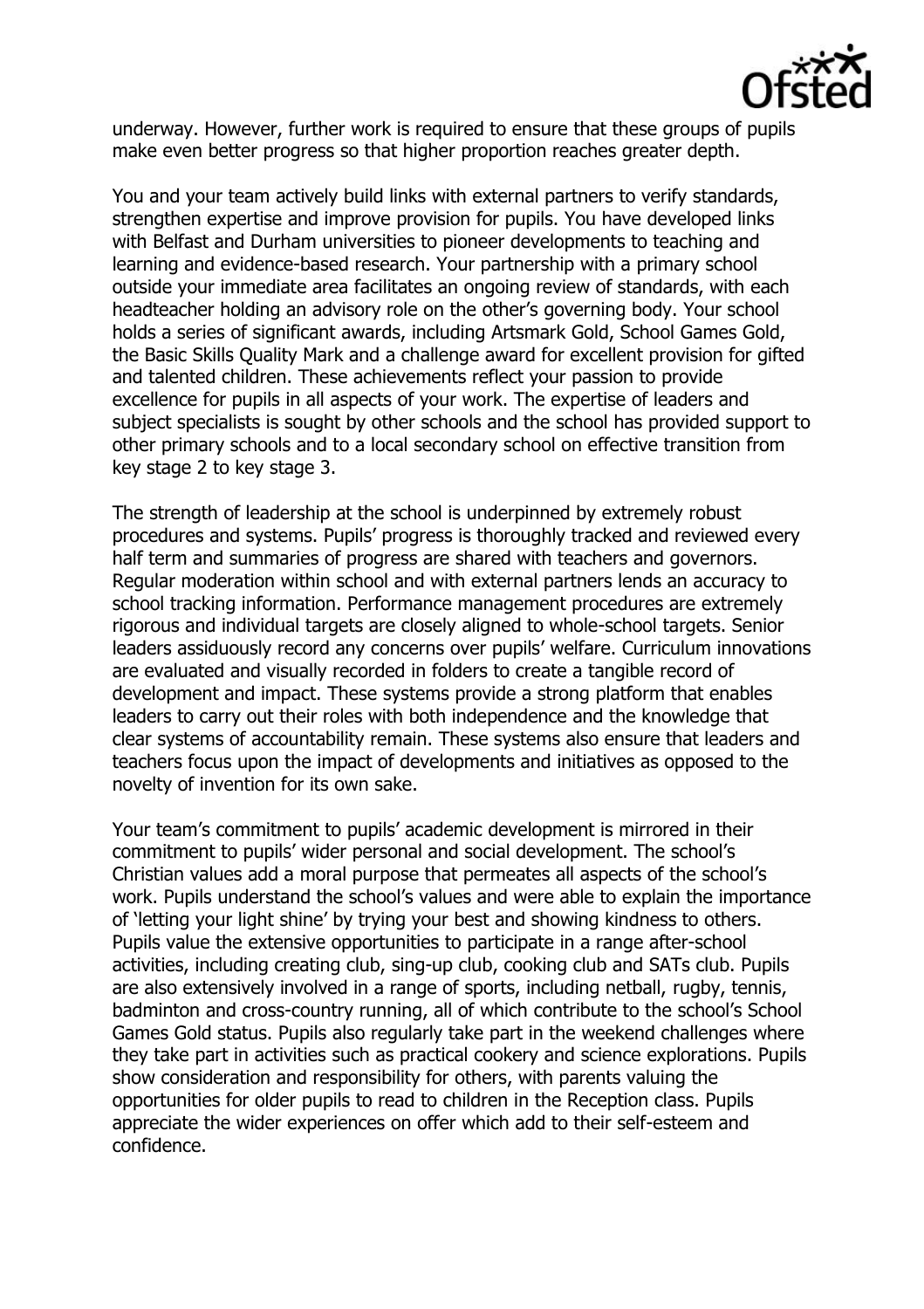

Your links with parents and carers are strong and support a positive approach to learning and an atmosphere of care and support. Parents praise your 'contagious' enthusiasm, "visibility" at the start and end of the day and that you know all the children by name. These qualities extend to other senior leaders and the entire staff. As one parent wrote: "Every member of the team at Cragside is to be commended for their devotion to teaching, their care for the children and their efforts to encourage our young people to do their best in all things." All parents who responded to Ofsted"s questionnaire or talked to me in person enthusiastically recommended the school to others.

Governors are passionate in their commitment to the success of the school. They have the expertise and insight to hold leaders to account for key aspects of the school"s performance. Each governor has a key area of responsibility that gives a strong focus to their monitoring activities. You provide governors with detailed but accessible half-termly updates on pupils" progress. Governors regularly review current progress to check the impact of improvement strategies and the use of additional funding. The chair, and vice-chair, of the governing body regularly join senior leadership team meetings to add further scrutiny. Governors are aware that the school"s willingness to seek external scrutiny from the local authority and partner schools gives an accuracy and objectivity to performance information. Governors are mindful of their safeguarding responsibilities and receive up-to-date training.

## **Safeguarding is effective.**

You and your team maintain a constant and intensive focus upon the welfare of pupils at all times. The school"s safeguarding processes are exemplary and reflect a culture where actions to promote pupils" safety and welfare permeate all aspects of the school"s work. Thorough checks are made on the suitability of adults working at the school. Leaders with responsibility for safeguarding seek regular updates on key safeguarding issues and share these updates conscientiously with all staff. Close links are maintained with external agencies to support pupils' welfare. Any concerns over pupil welfare are followed-up decisively and records are assiduously kept.

Pupils feel safe and well supported in school and their parents agree. Governors track pupil welfare with the same regularity and rigour that they pursue academic progress and safeguarding is a fixed-agenda item at all meetings. Leaders invite safeguarding consultants to check the rigour of their policies and procedures and ensure that school improvement partners and visiting headteachers review safeguarding practices. The school's focus on values of kindness and the calm and orderly atmosphere cultivated by teachers supports pupils in feeling safe and secure. Pupils were able to discuss the actions they could take to remain safe, for example the actions needed to stay safe online.

#### **Inspection findings**

■ As a result of strong leadership, effective teaching and continual monitoring and support, pupils have responded well to more challenging curriculum demands. In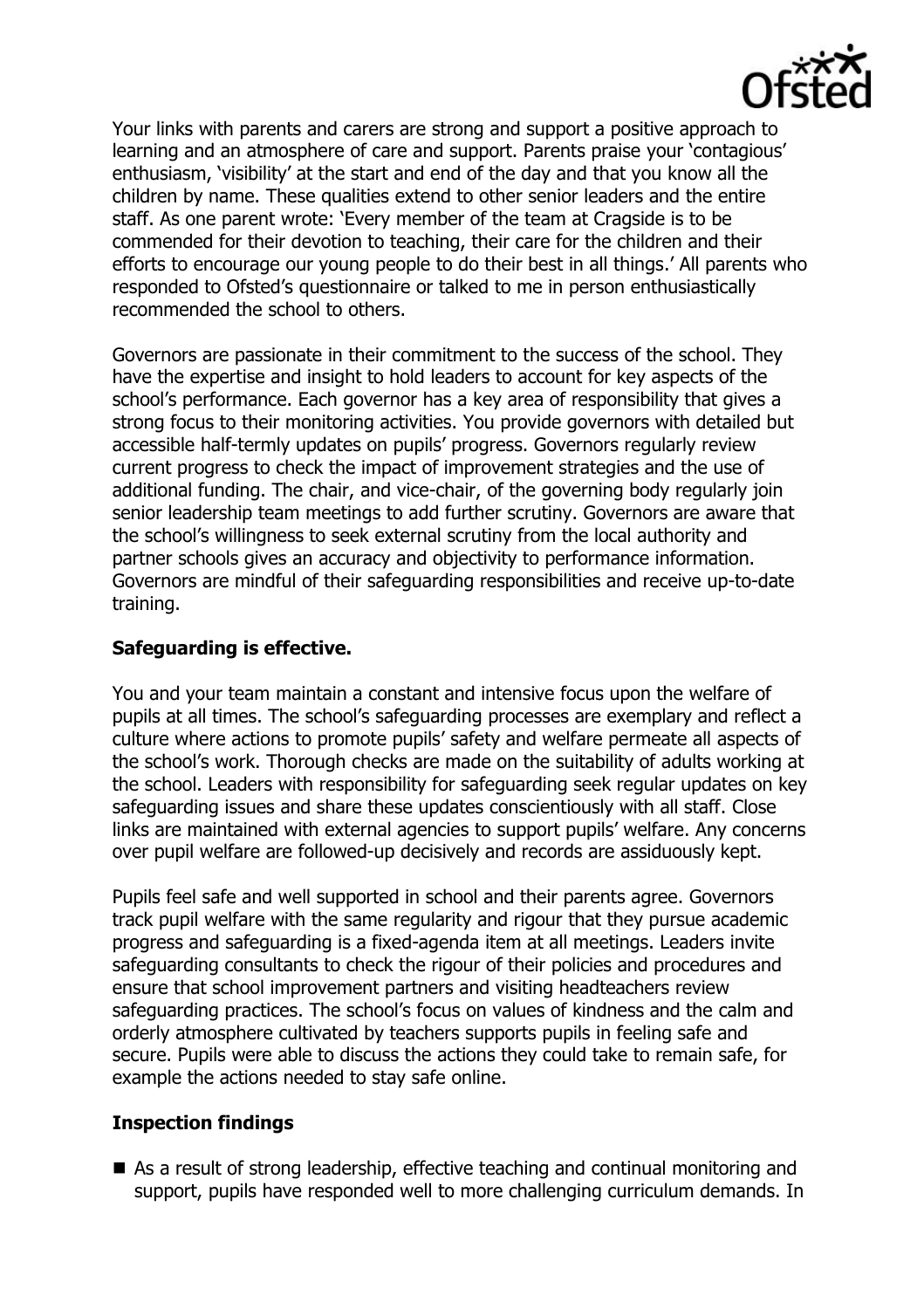

the 2016 national tests at the end of key stage 2, pupils achieved strong outcomes. Rates of progress were above those seen nationally, particularly in writing and mathematics.

- The impact of teaching is consistently good across the curriculum. Teachers combine their subject knowledge with the ability to create classroom environments that actively promote good learning. Pupils effectively switch from paired discussion to quiet writing conditions. They have an awareness of their roles as learners, either in predicting why and what will happen next in a text or in applying skills of inference and deduction. Teachers question pupils skilfully to deepen their understanding and engender effective learning behaviours in pupils who are comfortable when asked to explain a response to a question. Pupils have the confidence to routinely share their answers or read their work aloud to the class.
- Teachers and teaching assistants effectively develop pupils' reading skills and achieve outcomes in the phonics screening check that are above those seen nationally. In key stage 2, pupils were seen using their predictive and inference and deduction skills to probe understanding more deeply. Teachers encourage a love of reading, with pupils responding enthusiastically to competitions that foreground the importance of reading.
- **Pupils are enthusiastic writers who combine the ability to write in a range of** genres with accuracy in their spelling, punctuation and grammar. In their "wow books", pupils show an enthusiasm to write at length with a vivid use of vocabulary and descriptive devices. In these books, pupils display a particular pride in their achievements. Many of the girls were particularly accomplished in their writing while some of the boys were less assiduous in their handwriting. Pupils discuss grammatical features and literary terms with much insight.
- Pupils achieve strong outcomes in mathematics at key stage 1 and key stage 2 as teachers have thorough expertise which they use to much effect. Work in books revealed that pupils have regular opportunities to develop their computational methods through frequent practice. As pupils progress into key stage 2, they have increasing opportunities to explore more demanding mathematics problems and deepen their mathematical understanding and reasoning.
- While pupils make good progress at key stage 1, in 2016 the proportion of middle-ability pupils and disadvantaged pupils working at greater depth was below that seen nationally. Leaders are investing increasing challenge into the curriculum and targeting these groups of pupils through "aspire" groupings. Initial signs reveal that this initiative is beginning to accelerate progress and increase the proportions working at greater depth. Even so, this needs to remain a key focus for school improvement.
- Leaders and teachers have made rapid improvements to the early years. The indoor and outdoor environments promote highly effective learning, with clear spaces to build, model, cook, role play and explore the natural environment. Inspired by a reading of 'The Very Hungry Caterpillar', children created their own hotels for caterpillars and further explored the theme of metamorphosis in their models and drawing of frogs. Learning journals reveal signs of good progress and deft assessment. Parents appreciate the opportunity to follow their children's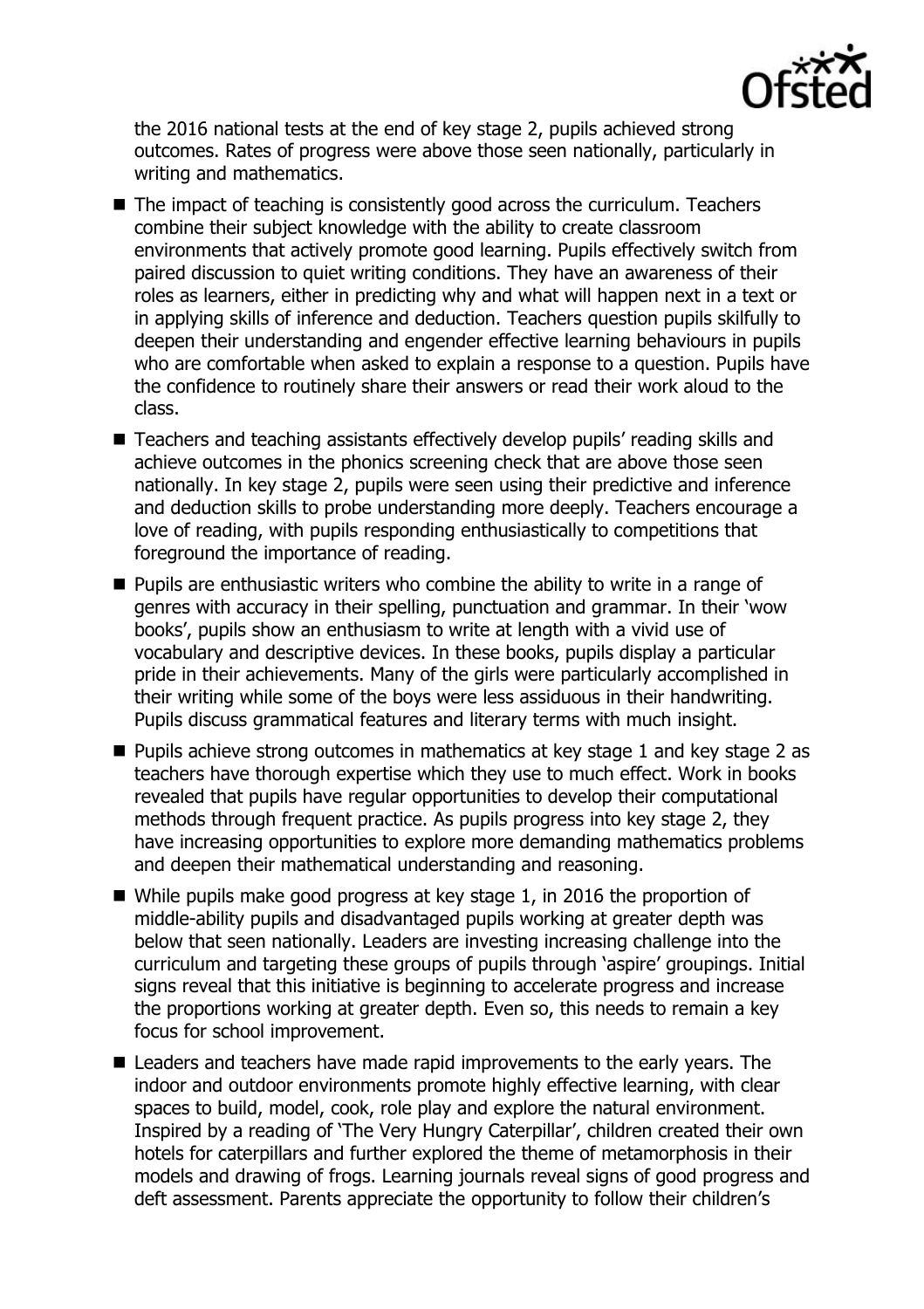

learning through online learning journals. Provision has consistently improved and children achieve outcomes above these seen nationally.

- **Pupils are extremely well behaved and conduct themselves in a calm and kind** manner in lessons and around the site. Relationships are strong as pupils feel valued and respected, and this gives pupils the confidence to contribute openly in lessons. Pupils are extremely positive learners as teachers develop their learning roles and skills. This helps them to explore texts, develop their writing and explain their reasoning. Parents value this supportive ethos. As one parent wrote, "I love that encouraging the children "to shine" and being kind lies at the heart of the school"s values and ethos. There is a strong community feel and connection between home/parent. All staff are approachable and caring."
- Teachers closely track the progress of disadvantaged pupils who made good progress in mathematics and particularly in writing at key stage 2. Teachers are pioneering new approaches as part of an initiative with the Education Endowment Fund. Each teacher has a profile of the needs of the each individual disadvantaged pupil in their class and of the specific strategies that will help them to improve. Current progress information shows that disadvantaged pupils are making much stronger progress, and, in many cases more rapid progress than their peers. Differences in the proportions of disadvantaged pupils reaching greater depth compared to others remain, and disadvantaged pupils remain more likely to be absent than their peers.
- Leaders have a close understanding of pupils who have special educational needs and/or disabilities. Individual support plans effectively profile their needs and well-mapped provision supports pupils in making extremely good progress. Published data shows that Year 6 in 2016 pupils made outstanding progress in key stage 2 from their starting points. School information confirms that current pupils are continuing to do so.
- In Year 6 in 2016, the progress of the most able pupils was not as strong as that of other groups of pupils in reading and mathematics. Through challenging teaching and a robust curriculum, the most able pupils are currently making good progress, although further improvement is still needed.

# **Next steps for the school**

Leaders and those responsible for governance should ensure that they:

- $\blacksquare$  increase the proportion of middle-ability pupils working at greater depth at key stage 1 and continue to accelerate the progress of the most able pupils at key stage 2
- continue to accelerate the progress of disadvantaged pupils and further diminish any remaining differences in attendance and attainment, particularly in the proportion of these pupils working at greater depth.